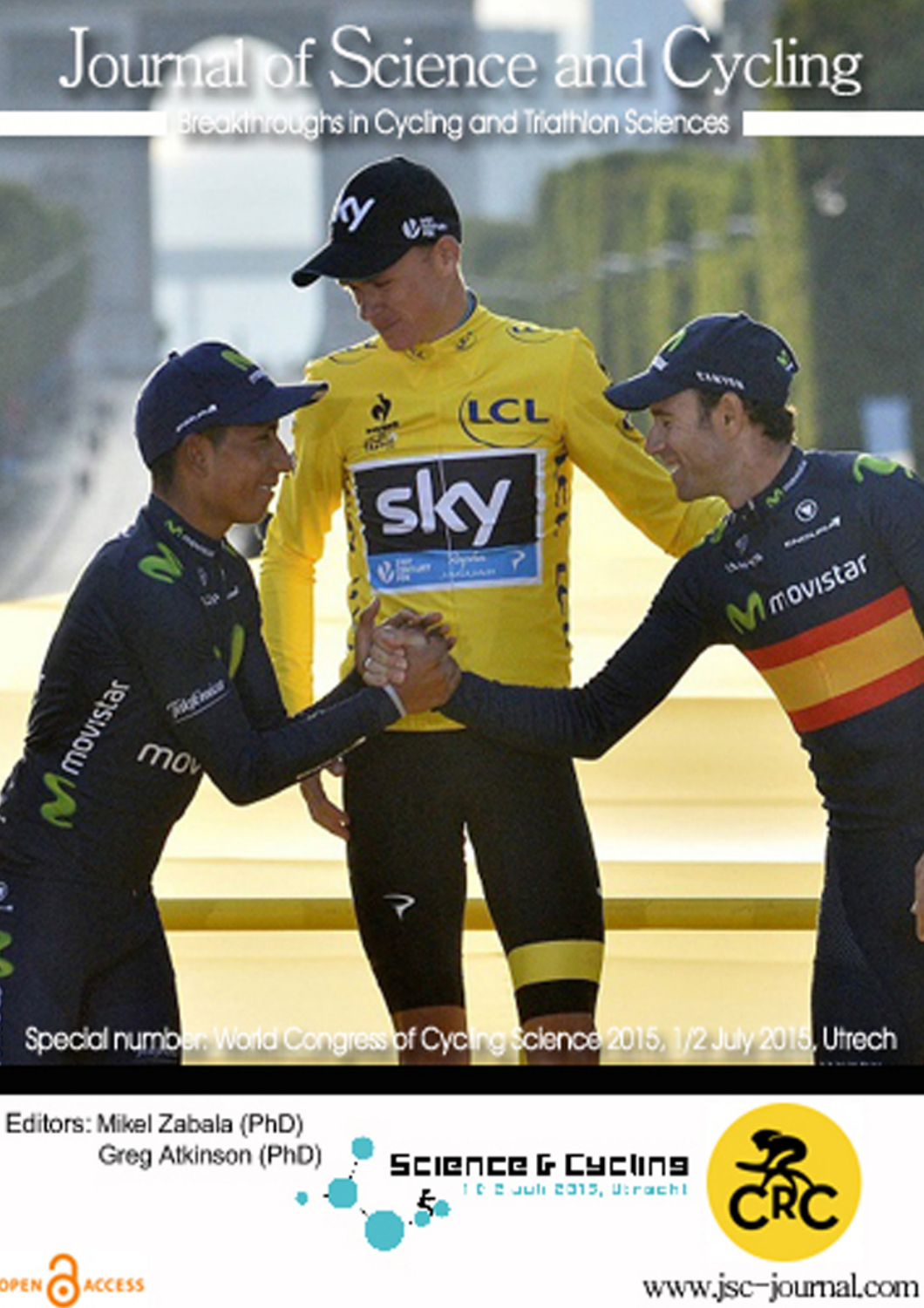### BOOK OF ABSTRACTS **Open Access**

## Numerical simulations of cross wind effects on cyclist aerodynamic resistance

**Fabio Malizia<sup>1</sup>** \***, Hamid Montazeri<sup>1</sup> , Peter Hespel<sup>1</sup> , Bert Blocken**

#### **Abstract**

**Introduction**: In outdoor cycling, cross wind can affect the race strategy and the final results. Ad-hoc strategies, like echelons and Belgian tourniquet formations, are indeed adopted by cyclists to reduce wind effects and aerodynamic drag. Forces and moments generated by cross winds have been often studied for isolated wheels [1,2] and for an entire isolated cyclist [3-5]. However, to the best of our knowledge, the impact of cross wind on a couple of cyclists has not yet been investigated. In this study, Computational Fluid Dynamics (CFD) simulations are used to evaluate the effect of cross wind on the aerodynamic resistance of a couple of cyclists in two different configurations: (1) when the trailing cyclist is placed in line with the leading cyclist (Fig. 1a) and (2) when both cyclists are staggered (Fig. 1b). To compare the results, additional simulations have been performed for a single cyclist. Moreover, the impact of the upstream turbulence intensity is investigated.

**CFD simulation:** The cyclist geometry used in these simulations has been obtained by means of high resolution 3D laser scanning of elite cyclists. Further information is provided in Refs. (Defraeye, Blocken, Koninckx, Hespel, & Carmeliet, 2010) and (Blocken, Defraeye, Koninckx, Carmeliet, & Hespel, 2013). The computational grids consist of prismatic cells in the boundary layer region near the cyclist body while tetrahedral cells are adopted in the rest of the domain using proper growth factors. The total number of cells is about 8.3 M and 14.0 M, for the single and drafting cyclists, respectively.

The simulations are performed using the commercial CFD code ANSYS/Fluent 15.0. The 3D steady Reynolds-Averaged Navier-Stokes (RANS) equations are solved in combination with the standard k-ε turbulence model with low Reynolds number modelling based on the one-equation Wolfshtein model. This choice was made since a good agreement with wind tunnel tests was achieved in a previous validation study for the case of zero yaw angle (Blocken, Defraeye, Koninckx, Carmeliet, & Hespel, 2013). The distance from the centre point of the wall adjacent cells to the cyclist body is about 30 µm corresponding to an average y\* value of about 1. The simulations are performed for yaw angles between 0° and 45° in 5° intervals.

**Results:** the results show that the drag of the leading cyclist is affected by the position of the trailing cyclist only at low yaw angles ( $\theta$  < 15 degrees). In this case, the drag area coefficient,  $C_dA$ , is reduced by about 2.5% (not shown in the figures). The drag of the trailing cyclist however is highly influenced by his position with respect to that of the leading cyclist (Fig. 2). When the yaw angle is less than 15° the in line configuration is still advantageous while for larger angles the staggered configuration shows the best behavior both in terms of drag area coefficient and side force area coefficient,  $C_sA$ . In the case of a single cyclist, a reduction of the drag area is obtained as the yaw angle increases. Conversely the side force area coefficient is increasing almost linearly with larger yaw angles. However the dimensional drag is almost constant until an angle of around 25°, while after it slightly increases. In future studies other configurations will be analyzed and bicycles will be included in the models.